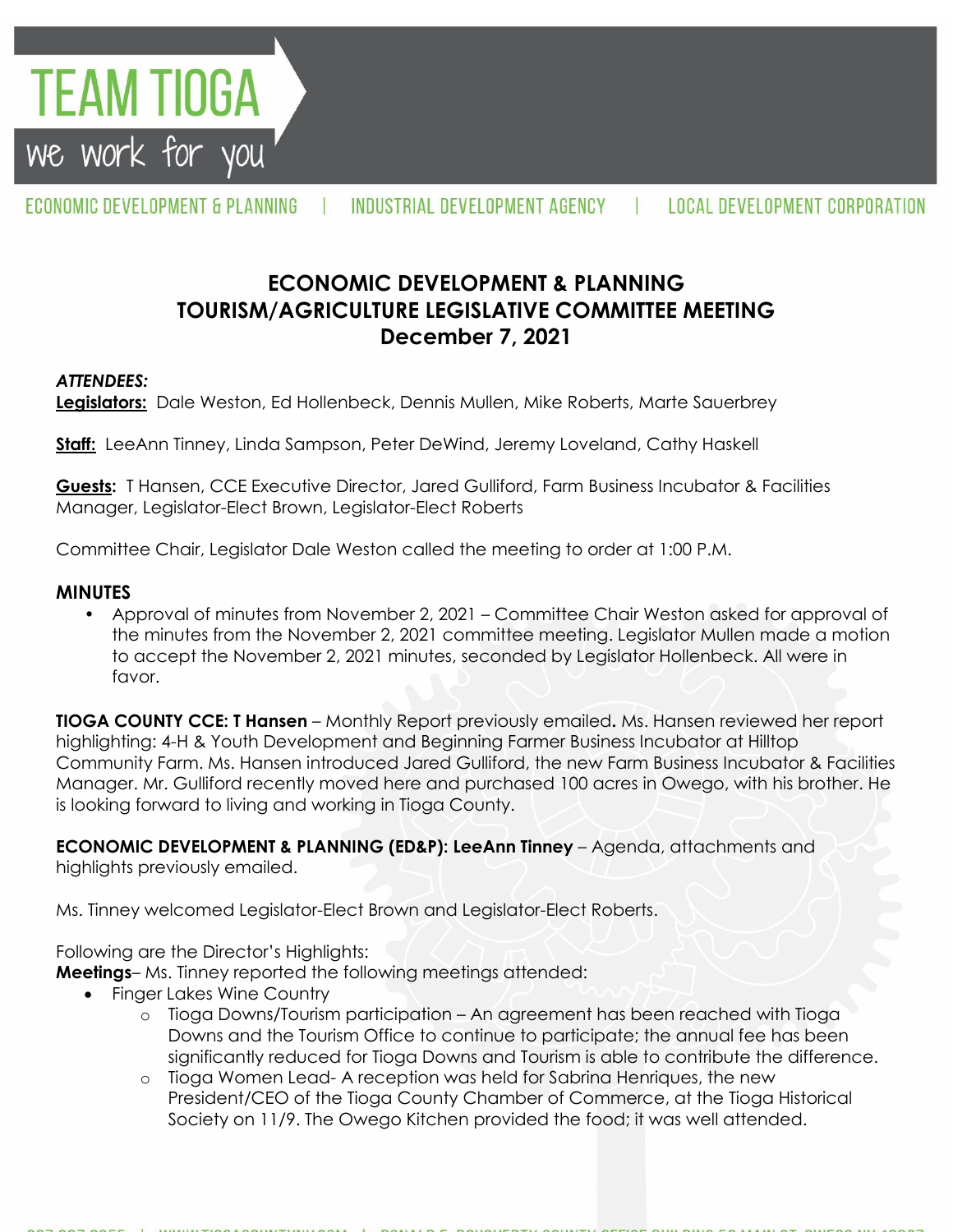- $\bullet$  ST8
	- o Continue to work on broadband expansion across the region; specifically Tioga County.
- Chamber of Commerce
	- o Executive Committee
	- o Board Meeting
- Leaders Meeting
- Regional Economic Development Organizations Meeting- Meet every other month with local IDA's and Economic Development Offices.
- Municipality Visits
	- o Town of Nichols- Met with Mr. Engelbert.
	- o Village of Owego
		- Panning Board- Working on filling a position on the Planning Board to be able to move forward with the Ithaca Neighborhood Housing Project on Temple & Liberty Streets.
	- o Village of Waverly
		- 2022 DRI Application discussion- Meeting with Mayor Ayres this afternoon.
- Business Visits
	- o Applied Technology- Met with Steve Lounsberry.
	- o Nelson Development- Met with Bruce Nelson.
	- o LaBella- Met with Nicolette Wagner on a NYSERDA Project that is pending.
- Presentations- none

### **Department Highlights**

- Village of Owego
	- o DRI (18 projects)- Continue to move forward. Building in progress on the following:
		- **Shear Paradise**
		- **Home Central**
	- o NY Main Street, Owego (5 projects)- Ongoing.
	- o Owego Gardens 2
		- **Tank construction complete.**
		- **NYSEG** is working on getting power up the hill.
		- **Booster Station upgrades- Working with Suez on these upgrades.**

Ms. Tinney reported it is the intent of Home Leasing to start leasing out the upper townhouses by May.

- Village of Nichols
	- o USDA Shared Services- Sweeper/Vac Truck has been ordered- Waiting for equipment delivery. Ms. Tinney will look into the delivery date.
- RESTORE NY- The following projects are in the final stages:
	- o Owego
		- Ribbon Cutting held 11/9- The Chamber coordinated press on this event.
	- o Waverly- Nearing completion; final paperwork with the State.
- Land Bank
	- o OASCD project- Working with the school district on purchasing a property. The Land Bank will obtain the property by way of funding from the Hooker Foundation; the students will work on the rehab of the property. The plan is to sell and buy another property to rehab.
	- o Temple and Liberty LLC
		- **Local Approvals**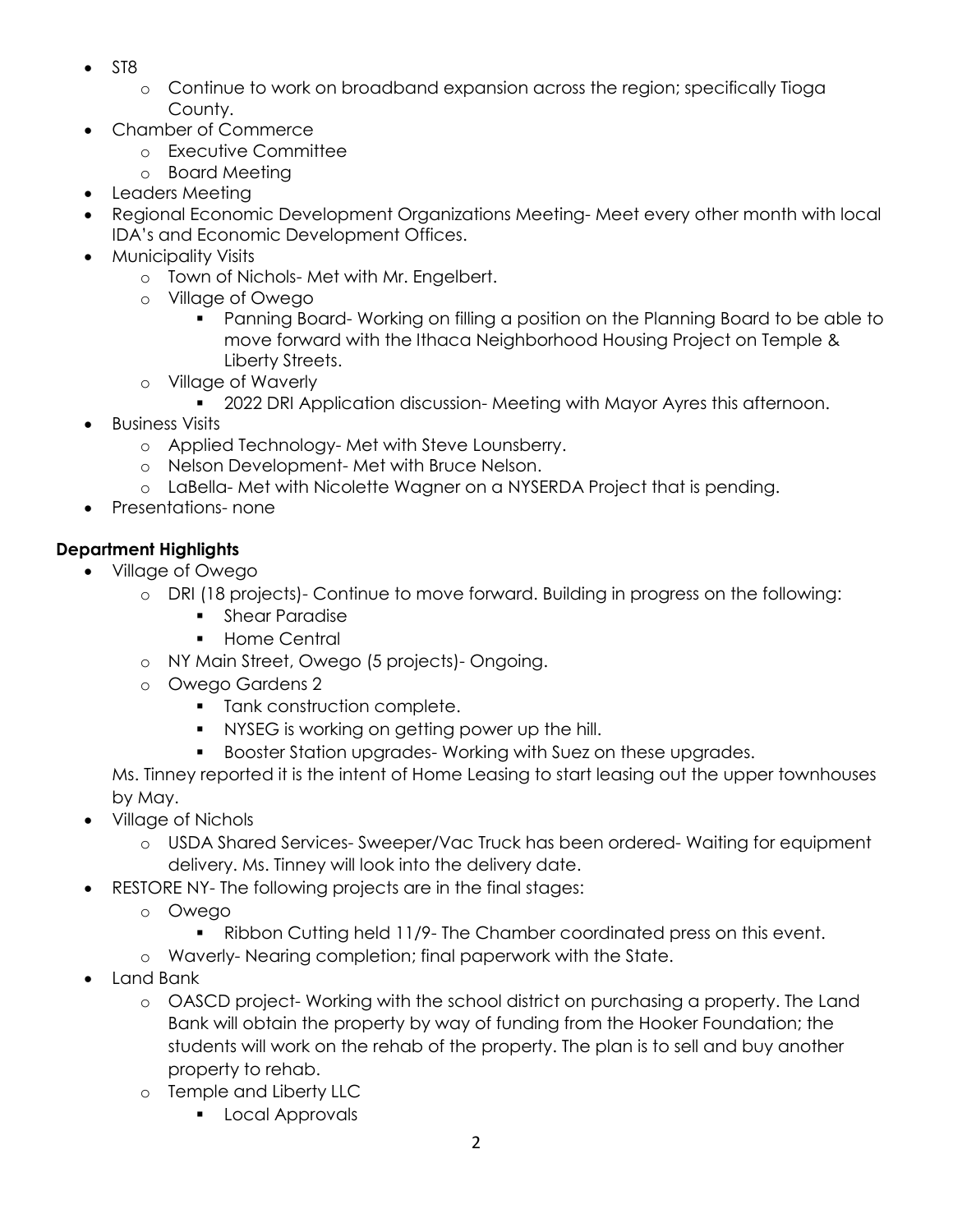- Village of Owego Planning Board-Approval this month.
- **Fanant Relocations- Completed.**
- **Property demolitions should begin next week.**
- Community Development
	- o Catholic Charities Women's Transitional Housing visit at St Margaret Mary's Church in Apalachin- Opportunity for 5 residence for women, or women with child. There is an outdoor space and common area; Ms. Tinney added it was a beautiful space.

Legislative Chair, Ms. Sauerbrey reported there was a contribution of \$250,000.00 of ARPA funds towards this project.

- o Waverly Gateway Beautification- Ms. Ortu and Ms. Jardine are working on a mural project.
- Workforce
	- o Workforce Pipeline Development Study- Implementation
		- **Education Workforce Coordinator** 
			- ❖ Candidate- First interview conducted.
- Economic Development
	- o DRI Project administration
	- o NYMS Project Administration- Owego and Candor projects are moving forward.
	- o GIS/IDA/ED&P Mapping Activities- Mr. Goodrich, GIS, has been helping Ms. Schnabl, ED&P, and Ms. Curtis, IDA, with an online site to include available properties in Tioga County; making it available to developers that are looking for property in the area.
	- o State Lead Responses
	- o Staffing
		- PT OSII interview- One interview that was not a fit; the search continues.
	- o Annual Breakfast Event- Planning has begun.
		- The last event was in 2020.
		- $\blacksquare$  2022 event will be on January 27<sup>th</sup>; to be held at Tioga Downs.
	- Planning- Ms. Jardine is working on the following:
		- o 239 Reviews ( 1 )
			- Town of Nichols Local Law#1 of 2021, Regulation of recreational vehicles outside of parks and mobile home parks. As this is not a land use activity, the TCPB waived recommendation on this case.
		- o Renewal Energy Best Practices Study- Request for Proposal has been sent out; looking to put together guidance for municipalities on Solar Projects. What to look for in PILOT Agreements; cost per megawatt, escalation percentage, administrative fee, etc. Ms. Pratt, who is joining the ED&P Department in January, will look at existing projects and their agreements, what revenue is being received and what taxing entities will be receiving as a result of these projects. The purpose is to gain an understanding of what's out there, what is being said to be paid vs. what is actually being paid and to understand the impact of solar to the County, towns and schools.
		- o ST8 Build Back Better grant- The Lounsberry Industrial Hub is part of this grant; award to be announced on 12/8.
		- o Marijuana Regulation and Taxation Act (MRTA) tracking- A chart is in the committee packet showing municipalities that have opted in or opted out of retail dispensaries and onsite consumption up to this date.
		- o Tioga County Legislative Redistricting Plan
- **Other**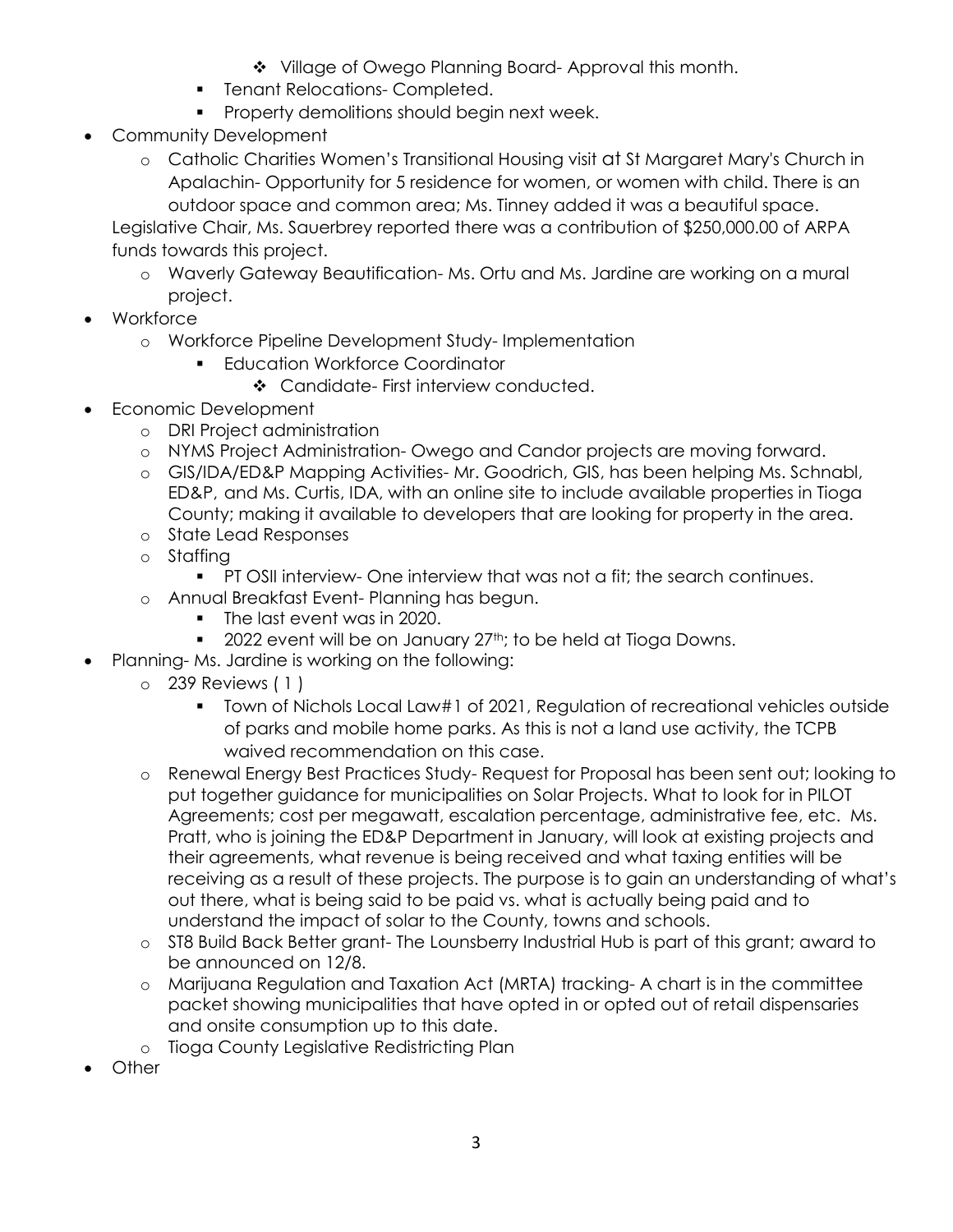- o Remote Work Request from one person in the ED&P Department, Brittany Woodburn. Ms. Woodburn has filled out the paperwork to begin working remotely on January 1, 2022; working in the office 3 days and working from home 2 days a week.
- Grants
	- o Potential (8)
		- **Temple and Liberty LLC- affordable housing**
		- **Village of Owego- CDBG, Housing Rehab**
		- **NYS HCR Community Investment Fund**
		- **Evergreen Cemetery-Mildred Faulkner Truman**
		- **REAP- Owego Elks, Hooker Foundation**
		- **Tioga Terrace- Hooker Foundation**
		- **Village of Waverly- Waverly Glen Park, Hooker Foundation**
		- **ESD Capital Grant**
	- o Pending (17)
		- Racker- USDA/CDBG Neighborhood Depot
		- **Town of Richford- Senator Schumer, town hall**
		- **REAP- NPS Historic Preservation Subgrant Program**
		- **TCIDA-ARC- Education Workforce Coordinator**
		- **Tioga County-2020/2021 Phase III**
		- **CPSI- CFA, ESD Planning grant, incubator plan**
		- **TC IT- CFA LGE, shared services Owego/Candor**
		- **Village of Waverly-ESD Planning, Economic Analysis**
		- Town of Richford- FEMA (engineering of railroad stream crossing)
		- **Village of Owego- OPRHP, OPD building restoration**
		- Nelson Development; 48-50 Lake St- ESD Capital grant
		- **Evergreen Cemetery- TSB Foundation**
		- **Home Central, ESD Capital grant**
		- **Candor Historical Society- CFSCNY**
		- **Evergreen Cemetery- Weitsman**
		- **Tioga County-2021/2022 (Phase II)**
		- **Carantouan Greenway-Mildred Faulkner Truman**
	- o Active (25)
		- **Village of Owego- RESTORE NY, Briggs/Awad**
		- **Village of Owego- Downtown Revitalization Initiative**
		- **Village of Waverly-NYS Parks, Waverly Glen Park**
		- **Village of Waverly- RESTORE NY, Twigg 1**
		- **REAP- USDA, Public Well (equipment)**
		- **TCPDC- Enterprise Community Partners (land bank funds)**
		- **Village of Owego-Main Street (CFA)**
		- **Racker (CFA)**
		- Raymond Hadley (CFA)
		- Owego Apalachin Central School District- WDI (workforce)
		- **Village of Candor-NY Main Street**
		- **Candor EMS- Community Foundation, operating funds**
		- **Tioga Arts Council- Community Foundation, Retail for Good**
		- **Boys & Girls Club- Hooker Foundation, operating funds**
		- **Hooker Foundation- Education Workforce Coordinator**